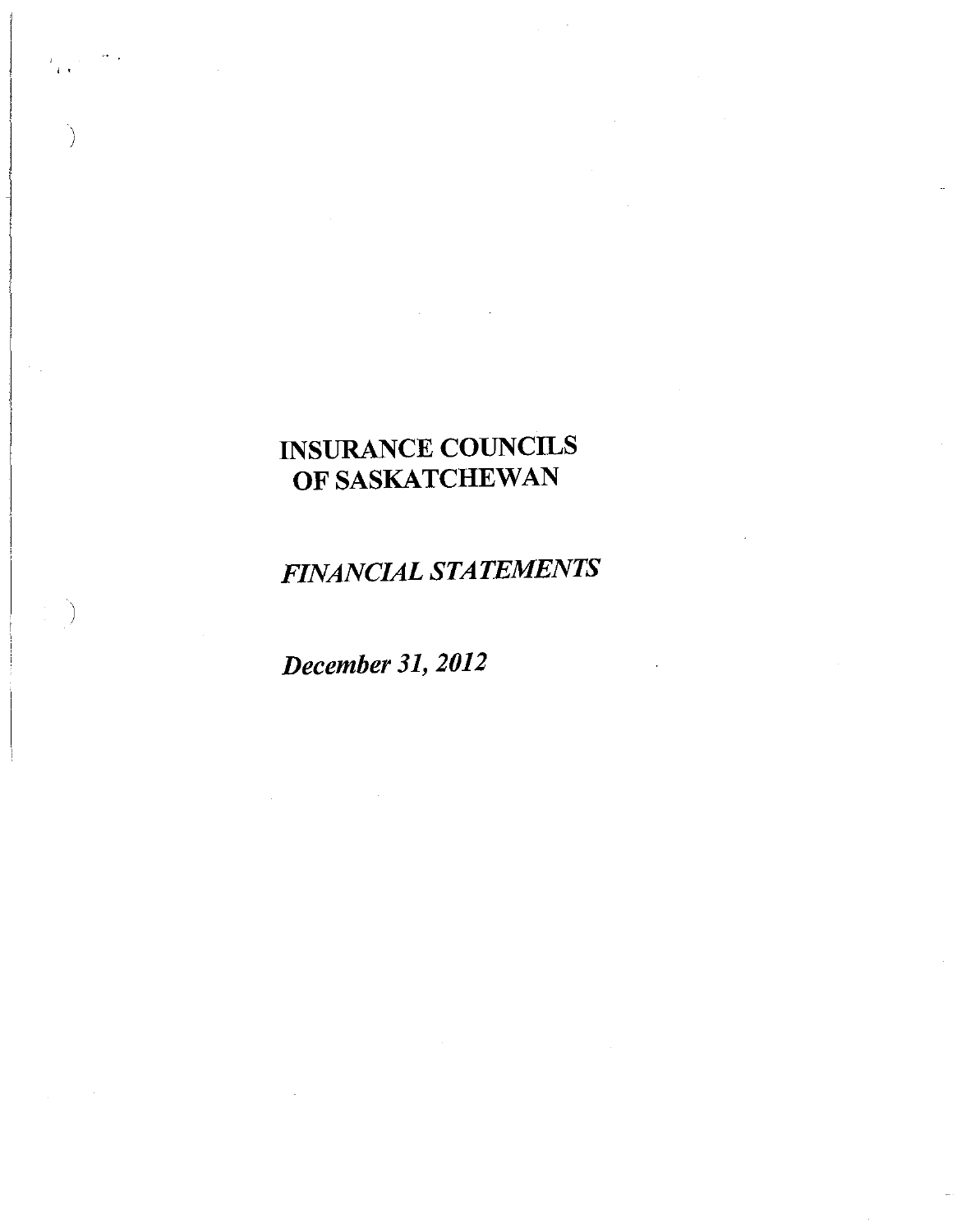**Deloltte LLP 2103 - 11th Avenue Mezzanine Level Bank of Montreal Building**  Regina, SK S4P 3Z8 **Canada** 

Tel: 306-565-5200 Fax: 306-757-4753 **www.deloitte.ca** 

#### INDEPENDENT AUDITOR'S REPORT

 $\left( \begin{array}{c} 1 \\ 1 \end{array} \right)$ 

 $\big)$ 

: )

#### To the Members of Insurance Councils of Saskatchewan

We have audited the accompanying financial statements of Insurance Councils of Saskatchewan, which comprise the statement of financial position as at December 31,2012, December 31,2011 and January I, 20 II, and the statements of operations, changes in net assets and cash flows for the years ended December 31, 2012 and December 31, 2011, and a summary of significant accounting policies and other explanatory information.

## *Management's Responsibility for the Financial Statements*

Management is responsible for the preparation and fair presentation of these financial statements in accordance with Canadian accounting standards for not-for-profit organizations, and for such internal control as management determines is necessary to enable the preparation of financial statements that are free from material misstatement, whether due to fraud or error.

#### *Auditor's Responsibiltty*

Our responsibility is to express an opinion on these financial statements based on our audits. We conducted our audits in accordance with Canadian generally accepted auditing standards. Those standards require that we comply with ethical requirements and plan and perform the audits to obtain reasonable assurance about whether the financial statements are free from material misstatement.

An audit involves performing procedures to obtain audit evidence about the amounts and disclosures in the financial statements. The procedures selected depend on the auditor's judgment, including the assessment of the risks of material misstatement of the financial statements, whether due to fraud or error. In making those risk assessments, the auditor considers internal control relevant to the entity's preparation and fair presentation of the financial statements in order to design audit procedures that are appropriate in the circumstances, but not for the purpose of expressing an opinion on the effectiveness of the entity's internal control. An audit also includes evaluating the appropriateness of accounting policies used and the reasonableness of accounting estimates made by management, as well as evaluating the overall presentation of the financial statements.

We believe that the audit evidence we have obtained in our audits is sufficient and appropriate to provide a basis for our audit opinions.

#### *Opinion*

In our opinion, the financial statements present fairly, in all material respects, the financial position of Insurance Councils of Saskatchewan as at December 31, 2012, December 31, 2011 and January 1, 2011 and the results of its operations and its cash flows for the years ended December 31, 2012 and December 31,2011 in accordance with Canadian accounting standards for not-for-profit organizations.

Chartered Accountants

Regina, Saskatchewan May 6, 2013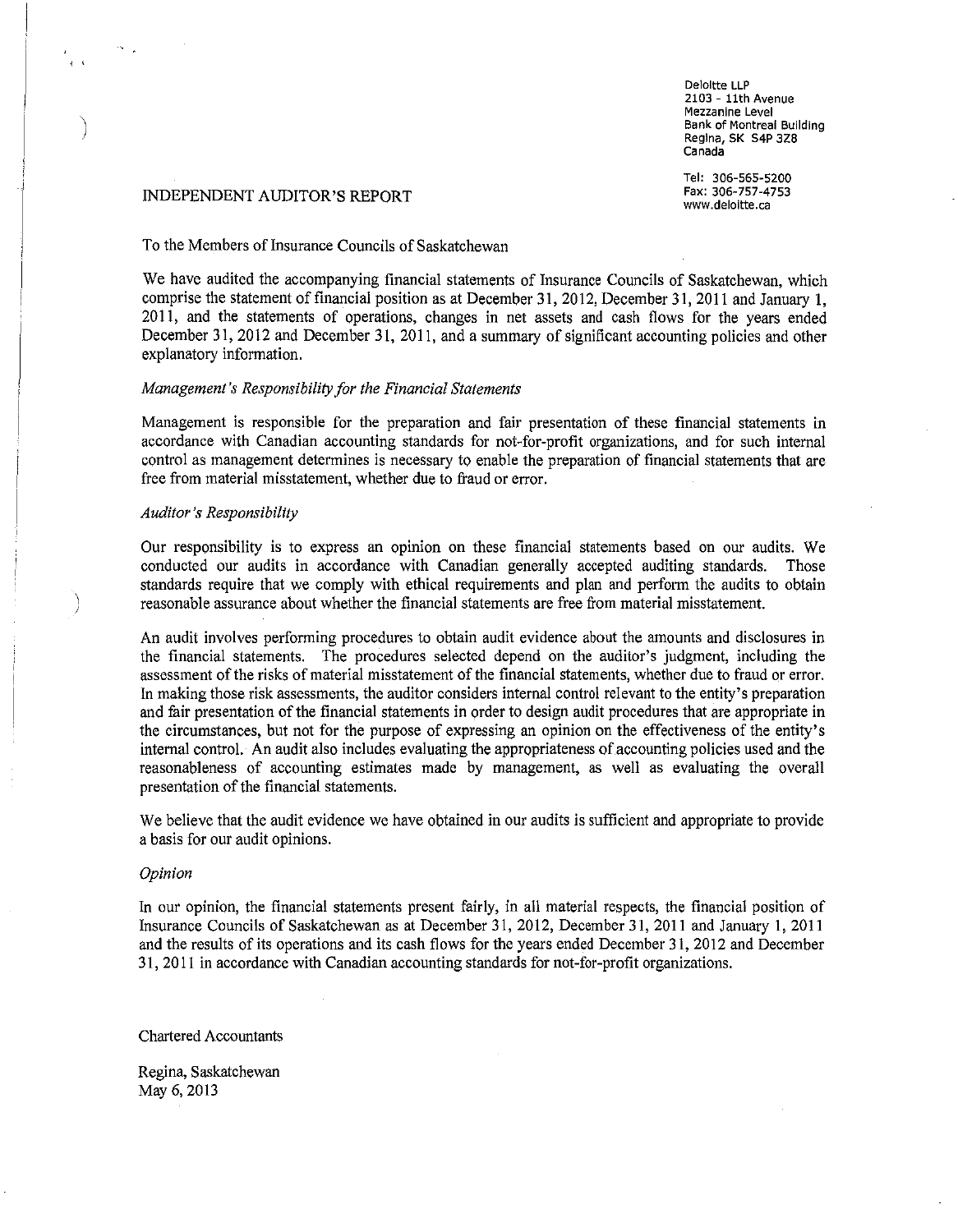## Statement of Financial Position

As at

 $\sim$   $\mu$ 

 $\epsilon$ 

 $\bar{\phantom{a}}$ 

 $\big)$ 

|                                                                                                                                                                                                           |    | December 31.<br>2012                          |    | December 31.<br>2011<br>(Note 2)              |         | January 1,<br>2011                          |
|-----------------------------------------------------------------------------------------------------------------------------------------------------------------------------------------------------------|----|-----------------------------------------------|----|-----------------------------------------------|---------|---------------------------------------------|
| <b>CURRENT ASSETS</b>                                                                                                                                                                                     |    |                                               |    |                                               |         | (Note 2)                                    |
| Cash<br>Accrued interest receivable<br>Accounts receivable<br>Prepaid expenses<br>Short-term investments (Note 4)                                                                                         | S  | 176,570<br>8.869<br>8.533<br>5,023<br>266,182 | \$ | 174,976<br>3,468<br>5,781<br>7,262<br>316,265 | \$      | 255,835<br>2,448<br>4,184<br>644<br>228,601 |
|                                                                                                                                                                                                           |    | 465,177                                       |    | 507,752                                       |         | 491,712                                     |
| <b>LONG-TERM INVESTMENTS (Note 4)</b>                                                                                                                                                                     |    | 1,060,376                                     |    | 636,247                                       |         | 315,682                                     |
| <b>CAPITAL ASSETS (Note 5)</b>                                                                                                                                                                            |    | 97,837                                        |    | 60,205                                        |         | 36,506                                      |
| <b>INTANGIBLE ASSETS (Note 6)</b>                                                                                                                                                                         |    | 517,222                                       |    | 501,863                                       |         | 418,079                                     |
|                                                                                                                                                                                                           | S  | 2,140,612                                     | S. | 1,706,067                                     | $S_{-}$ | 1,261,979                                   |
| <b>CURRENT LIABILITIES</b>                                                                                                                                                                                |    |                                               |    |                                               |         |                                             |
| Accounts payable and accrued liabilities<br>Annual license renewal fees received in advance<br>Deferred tenant inducement (Note 7)                                                                        | S  | 18,049<br>74,665<br>10.244                    | Ŝ  | 17,312<br>82,755<br>2,806                     | \$      | 15,871<br>81,960                            |
|                                                                                                                                                                                                           |    | 102,958                                       |    | 102,873                                       |         | 97,831                                      |
| <b>NET ASSETS</b><br>Unrestricted<br>Invested in capital assets and intangible assets<br>Internally restricted litigation reserve (Note 8)<br>Internally restricted software development reserve (Note 9) |    | 1,022,595<br>615,059<br>200,000<br>200,000    |    | 841,126<br>562,068<br>200,000                 |         | 509,563<br>454,585<br>200,000               |
|                                                                                                                                                                                                           |    | 2,037,654                                     |    | 1,603,194                                     |         | 1,164,148                                   |
|                                                                                                                                                                                                           | \$ | 2,140,612                                     | \$ | 1.706,067                                     | \$      | 1,261,979                                   |

 $\bar{z}$ 

*See accompanying notes* 

ON BETALF OF THE COUNCIL

**3................** Member Je Member  $\mathcal{L}$  Member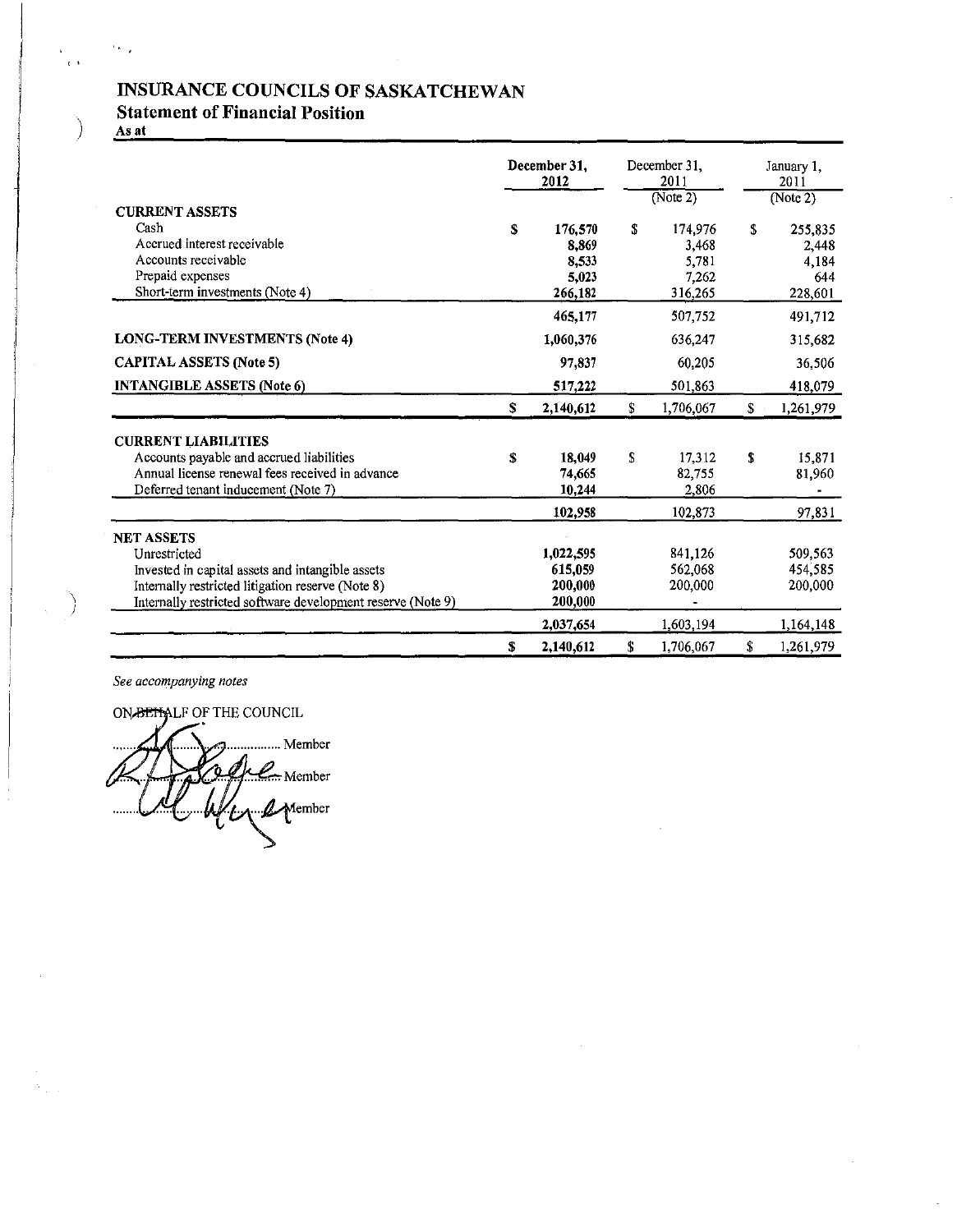, .

 $\mathbf{W}^{(n)}$  .

) **Statement of Operations Years ended December 31, 2012 and December 31,2011** 

|                                                                  |              | 2012           | 2011             |
|------------------------------------------------------------------|--------------|----------------|------------------|
|                                                                  |              |                | (Note 2)         |
| <b>REVENUE</b>                                                   |              |                |                  |
| License fees                                                     | $\mathbf S$  | 1,318,130      | \$<br>1,225,853  |
| Investment income                                                |              | 20,639         | 12,260           |
| <b>Examination</b> fees                                          |              | 50,505         | 48,575           |
| Investigative cost recovery<br>Investigative fines and penalties |              | 7,300<br>8,411 | 65,250<br>31,971 |
| Course provider fees                                             |              | 14,359         | 12,978           |
| Rental income                                                    |              | 17,850         | 5,950            |
|                                                                  |              | 1,437,194      | 1,402,837        |
|                                                                  |              |                |                  |
| <b>EXPENSES</b><br>Amortization - intangible assets              |              | 69,432         | 56,859           |
| Amortization - capital assets                                    |              | 32,165         | 14,198           |
| Audit and legal fees                                             |              | 14,737         | 18,788           |
| Bank charges                                                     |              | 19,503         | 15,676           |
| Bond / insurance                                                 |              | 2,748          | 4,574            |
| Complaints                                                       |              | 5,916          | 13,872           |
| Computer                                                         |              | 27,363         | 19,819           |
| Committee meetings                                               |              | 26,838         | 18,144           |
| Consultants                                                      |              | 26,330         | 7,060            |
| Council meetings<br>- GICS                                       |              | 30,853         | 28,661           |
| - Hail                                                           |              | 5,184          | 3,470            |
| - Life                                                           |              | 18,010         | 13,082           |
| Examination                                                      |              | 20,637         | 11,709           |
| Investigation                                                    |              | 587            | 1,425            |
| Litigation expense                                               |              | 2,388          | 45,399           |
| Miscellaneous                                                    |              | 3,774          | 1,150            |
| Office supplies                                                  |              | 23,380         | 21,927           |
| Postage and courier                                              |              | 19,324         | 16,570           |
| Rent expense                                                     |              | 92,581         | 30,266           |
| Salaries                                                         |              | 552,701        | 564,306          |
| Shared services                                                  |              |                | 48,840           |
| Telephone                                                        |              | 8,283          | 7,996            |
|                                                                  |              | 1,002,734      | 963,791          |
| <b>EXCESS OF REVENUE OVER EXPENSES</b>                           | $\mathbf{s}$ | 434,460        | \$<br>439,046    |

*See accompanying notes*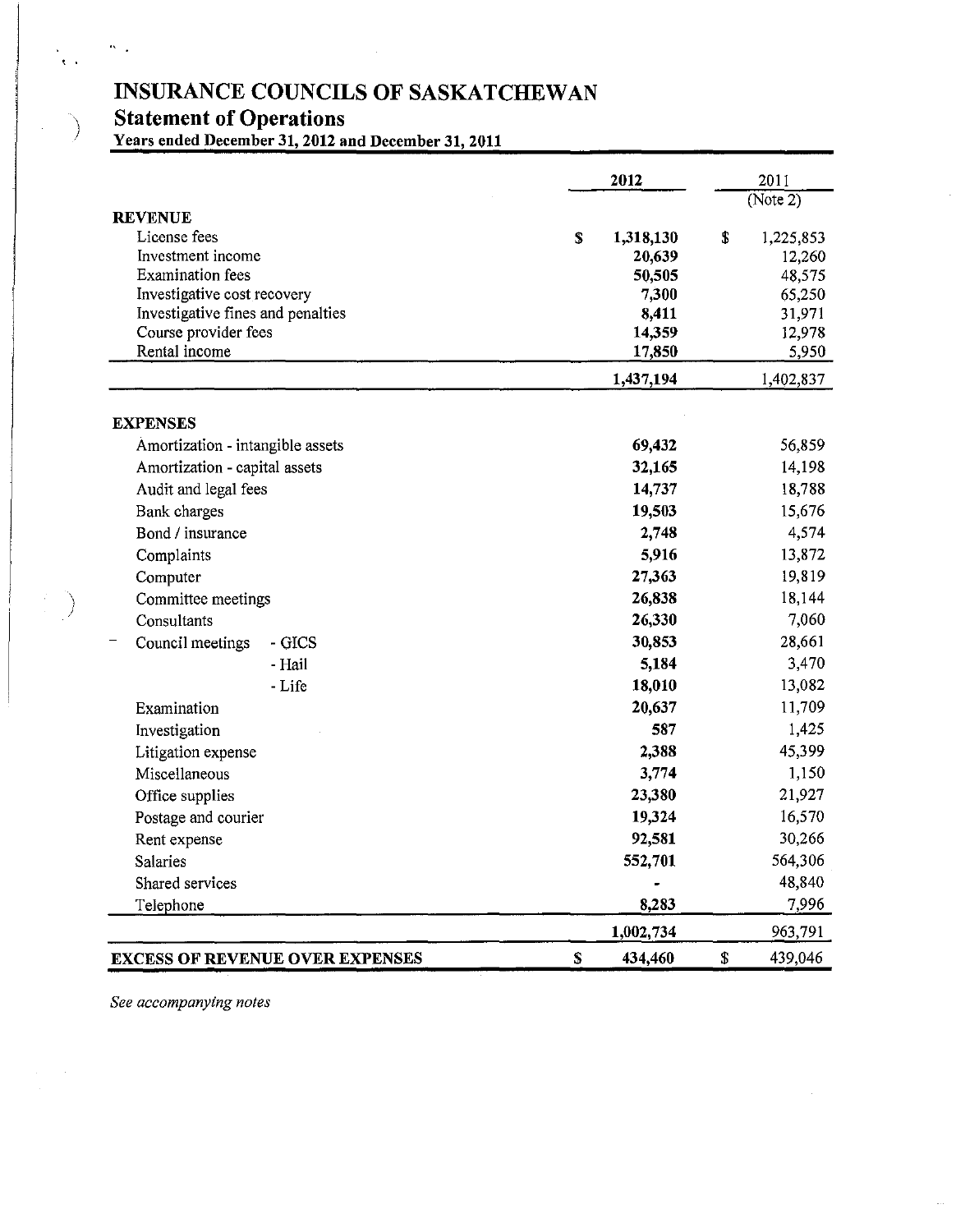## INSURANCE COUNCILS OF SASKATCHEWAN Statement of Changes in Net Assets

) Years ended December 31, 2012 and December 31, 2011

 $\sim$ 

 $\hat{\boldsymbol{\beta}}$ 

 $\mathcal{A}$ 

|                                 |    |            |                       | Internally Restricted<br>Invested in<br>Property and Equipment<br>Unrestricted |                    |         |         | Software Development | 2012         |             |  | 2011        |
|---------------------------------|----|------------|-----------------------|--------------------------------------------------------------------------------|--------------------|---------|---------|----------------------|--------------|-------------|--|-------------|
|                                 |    | Net Assets | and Intangible Assets |                                                                                | Litigation Reserve |         | Reserve |                      | <b>Total</b> |             |  | Total       |
|                                 |    |            |                       |                                                                                |                    |         |         |                      |              |             |  | (Note 2)    |
| Balance, beginning of year      | s  | 841.126    | \$                    | 562,068                                                                        | S                  | 200.000 | Ŝ       |                      | a.           | 1.603.194   |  | \$1,164,148 |
| Excess of revenue over          |    |            |                       |                                                                                |                    |         |         |                      |              |             |  |             |
| expenses                        |    | 536.057    |                       | (101,597)                                                                      |                    |         |         |                      |              | 434.460     |  | 439,046     |
| Investment in long-lived assets |    | (154, 588) |                       | 154.588                                                                        |                    |         |         |                      |              |             |  |             |
| Interfund transfers:            |    |            |                       |                                                                                |                    |         |         |                      |              |             |  |             |
| Transfer to establish reserve   |    | (200, 000) |                       |                                                                                |                    |         |         | 200.000              |              |             |  |             |
| Balance, end of year            | s. | 1,022,595  |                       | 615,059                                                                        |                    | 200,000 |         | 200,000              |              | \$2,037,654 |  | 1,603,194   |

See *accompanying notes* 

 $\sim 10^{11}$   $\mu$ 

 $\epsilon \rightarrow$ 

)

 $\hat{\mathcal{L}}$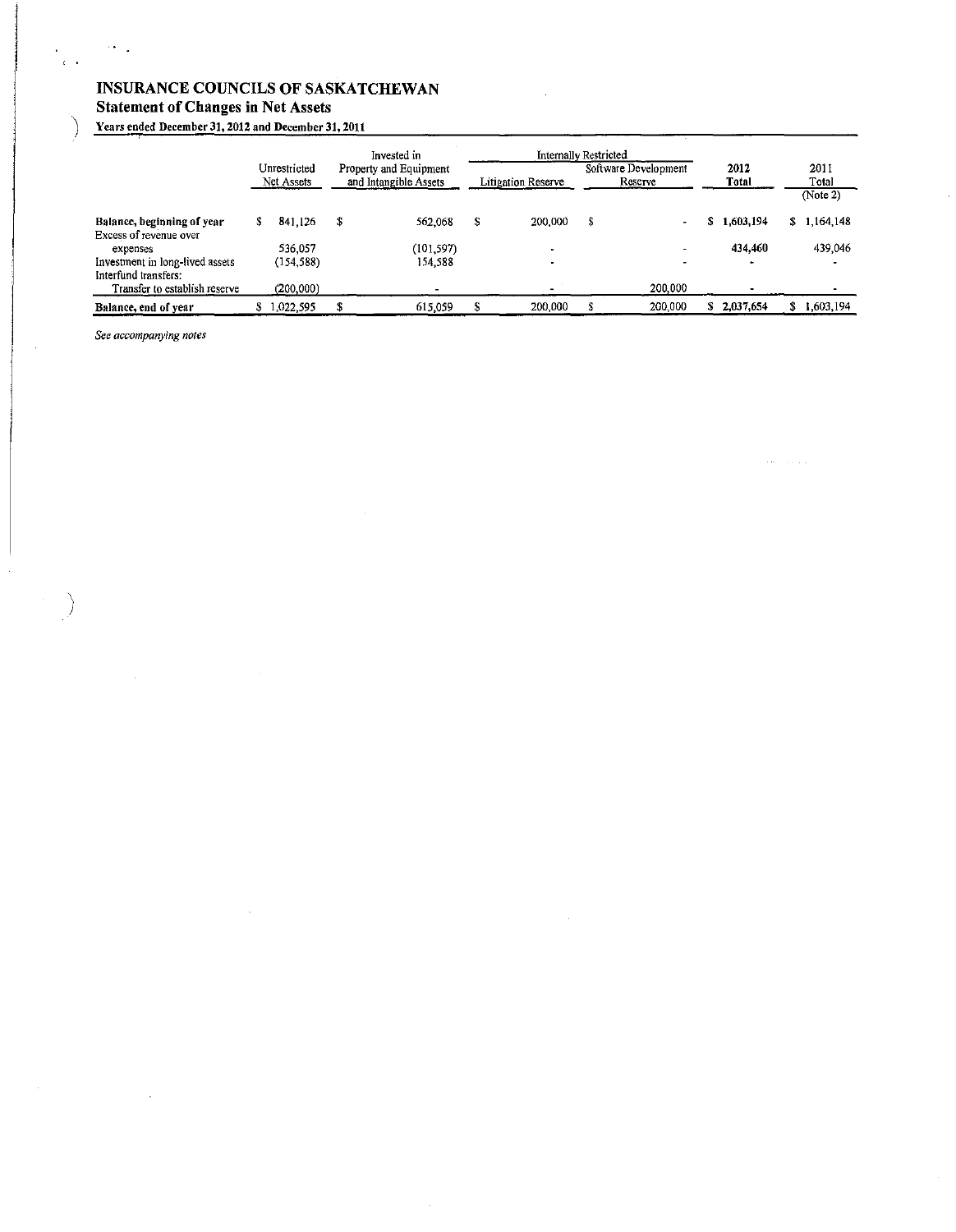## **Statement** of Cash Flows

 $\sim$  .

 $\epsilon$  .

Years ended December 31, 2012 and December 31, 20ll

|                                                                      | 2012 |            |    | 2011       |  |
|----------------------------------------------------------------------|------|------------|----|------------|--|
| NET INFLOW (OUTFLOW) OF CASH RELATED<br>TO THE FOLLOWING ACTIVITIES: |      |            |    | (Note 2)   |  |
| <b>OPERATING ACTIVITIES</b>                                          |      |            |    |            |  |
| Excess of revenue over expenses                                      | \$   | 434,460    | S  | 439,046    |  |
| Items not affecting cash                                             |      |            |    |            |  |
| Amortization - capital assets                                        |      | 32,165     |    | 14,198     |  |
| Amortization - intangible assets                                     |      | 69,432     |    | 56,859     |  |
| Reinvested distributions                                             |      | (50, 862)  |    | (33, 551)  |  |
| Change in fair value and gains on sale of investments                |      | 26,858     |    | 19,851     |  |
| Changes in non-cash working capital                                  |      |            |    |            |  |
| Accrued interest receivable                                          |      | (5,401)    |    | (1,020)    |  |
| Accounts receivable                                                  |      | (2,752)    |    | (1, 597)   |  |
| Prepaid expenses                                                     |      | 2,239      |    | (6,618)    |  |
| Accounts payable and accrued liabilities                             |      | 737        |    | 1,441      |  |
| Deferred tenant inducement                                           |      | 7,438      |    | 2,806      |  |
| Annual license renewal fees received in advance                      |      | (8,090)    |    | 795        |  |
|                                                                      |      | 506,224    | S. | 492,210    |  |
| <b>INVESTING ACTIVITIES</b>                                          |      |            |    |            |  |
| Proceeds from sale of investments                                    |      | 306,608    |    | 105,471    |  |
| Purchase of investments                                              |      | (656, 650) |    | (500,000)  |  |
| Purchase of capital assets                                           |      | (69, 798)  |    | (37, 897)  |  |
| Purchase of intangible assets                                        |      | (84,790)   |    | (140, 643) |  |
|                                                                      |      | (504, 630) |    | (573,069)  |  |
| NET INCREASE (DECREASE) IN CASH                                      |      | 1,594      |    | (80, 859)  |  |
| CASH, BEGINNING OF YEAR                                              |      | 174,976    |    | 255,835    |  |
| <b>CASH, END OF YEAR</b>                                             | S    | 176,570    |    | 174,976    |  |

*See accompanying notes* 

 $\hat{\mathcal{A}}$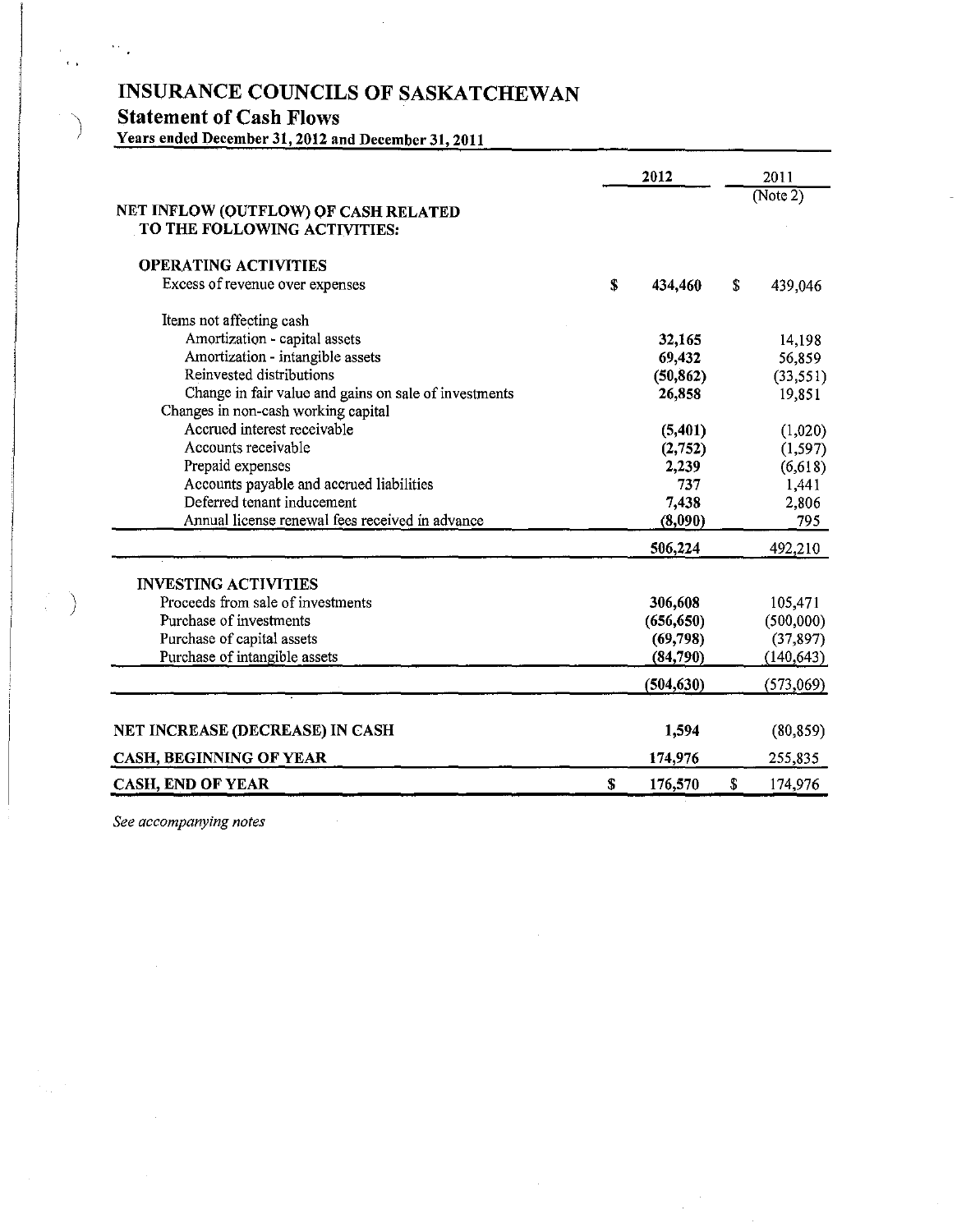## **1. PURPOSE OF INSURANCE COUNCILS OF SASKATCHEWAN**

Insurance Councils of Saskatchewan ("ICS") issues annual licenses to individual and agency licencees in accordance with the licensing powers delegated to it by the Superintendent of Insurance. It was established by regulation pursuant to the Saskatchewan Insurance Amendment Act, 1985, as a not-forprofit organization and is exempt from income tax under Section 149 of the Income Tax Act.

## **2. ADOPTION OF NEW ACCOUNTING FRAMEWORK**

J

During the year ended December 31, 2012, ICS adopted the new Canadian accounting standards for not-for-profit organizations (the "new standards") issued by the Accounting Standards Board of the Canadian Institute of Chartered Accountants ("CICA") and set out in Part III of the CICA Handbook. In accordance with Section 1501 of Part III of the CICA Handbook, *First-time adoption,* ("Section 1501"), the date of transition to the new standards is January 1, 2011 and ICS has prepared and presented an opening statement of financial position at the date of transition to the new standards. This opening statement of financial position is the starting point for ICS's accounting under the new standards. In its opening statement of financial position, under the recommendations of Section 1501, ICS:

- (a) Recognized all assets and liabilities whose recognition is required by the new standards;
- (b) Did not recognize items as assets or liabilities if the new standards do not permit such **recognition;**
- (c) Reclassified items that it recognized previously as one type of asset, liability or component of equity, but are recognized as a different type of asset, liability or component of equity under the new standards; and
- (d) Applied the new standards in measuring all recognized assets and liabilities.

In accordance with the requirements of section 1501, the accounting policies set out in Note 3 have been consistently applied to all years presented and the standards have been applied retrospectively excluding cases where optional exemptions available under Section 1501 have been applied. ICS has not elected to adopt any of the exemptions available under Section 1501.

There was no significant impact of the adoption of the new standards on the statement of financial position as at January 1, 2011 or the statements of operations or cash flows for the year ended December 31, 2011.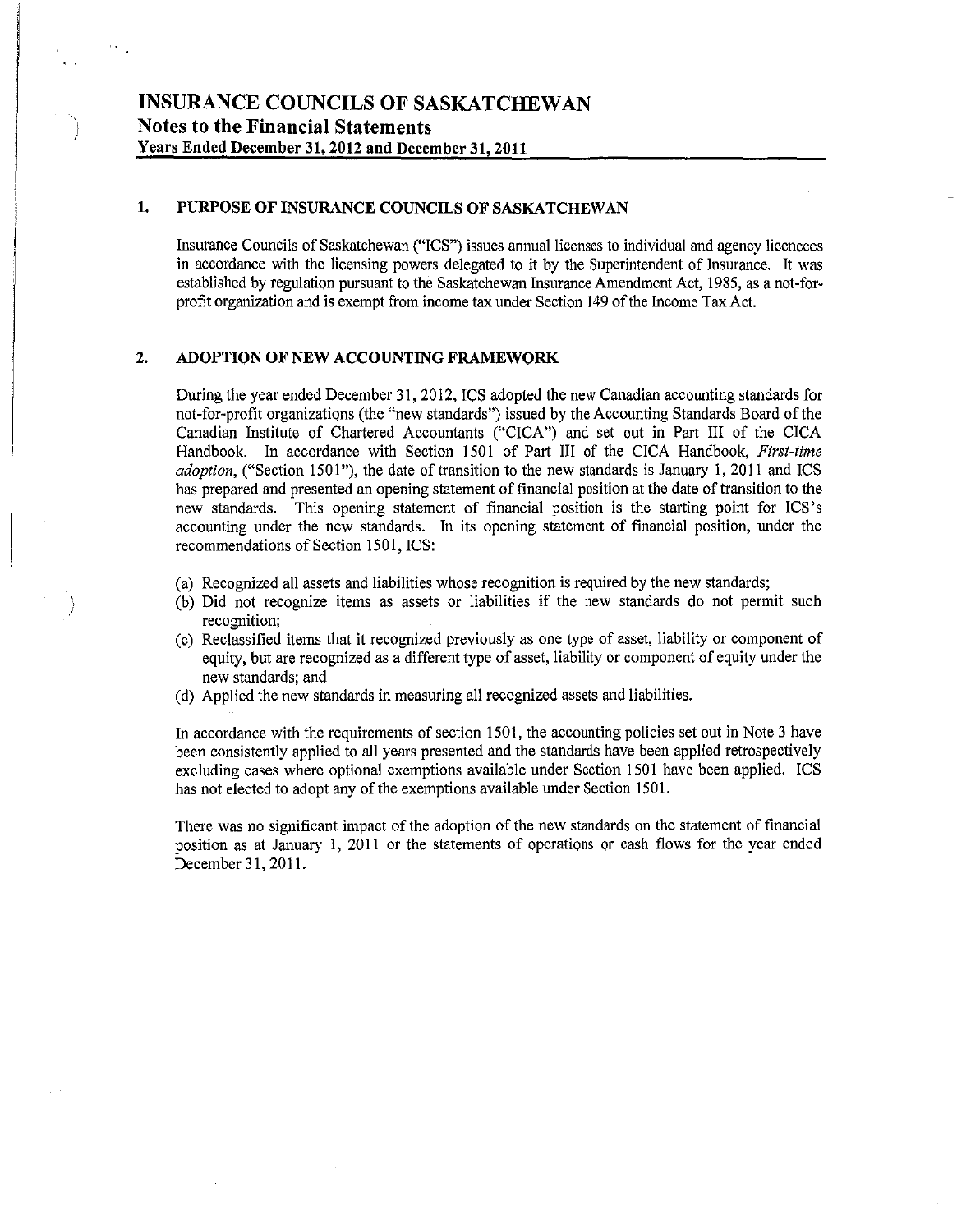## **3. SIGNIFICANT ACCOUNTING POLICIES**

**The** financial statements have been prepared in accordance with Canadian accounting standards for not-for-profit organizations ("NPO Standards") and reflect the following significant accounting principles:

### *a) Use of estimates*

)

 $\big)$ 

The preparation of financial statements in conformity with NPO Standards requires management to make estimates and assumptions that affect reported amounts of assets and liabilities at the date of the financial statements and the reported amounts of revenues and expenses during the year.

Amounts involving the use of estimates include recoverability of accounts receivable, fair value of investments, and the useful lives of property and equipment. Actual results could differ from those estimates.

#### *b) Capital assets*

Capital assets are recorded at cost. When capital assets are sold or retired, the related costs and accumulated amortization are removed from the respective accounts and any gain or loss is reflected in the statement of operations. Expenditures for repairs and maintenance are charged to operations as incurred. Leaseholds are amortized over the remaining term of the lease.

Capital assets are amortized over their estimated useful lives using the following methods and rates:

Furniture and equipment Computer hardware Computer software

20% diminishing balance 30% straight line 100% straight line

#### c) *Intangible assets*

Intangible assets are recorded at cost. Costs are capitalized only to the extent that their recovery is reasonably assured. These costs are amortized over the anticipated period of benefit beginning when the development reaches substantial completion as follows:

Software development costs 10% straight line

#### *d) Long-lived assets*

Long-lived assets such as capital assets and intangibles are tested for recoverability whenever events or changes in circumstances indicate that their carrying amount may not be recoverable. An impairment loss is recognized when the carrying value exceeds the total undiscounted cash flows expected from the use and eventual disposition of the item. The amount of the impairment loss is determined as the excess of the carrying value of the asset over its fair value at the date of impairment.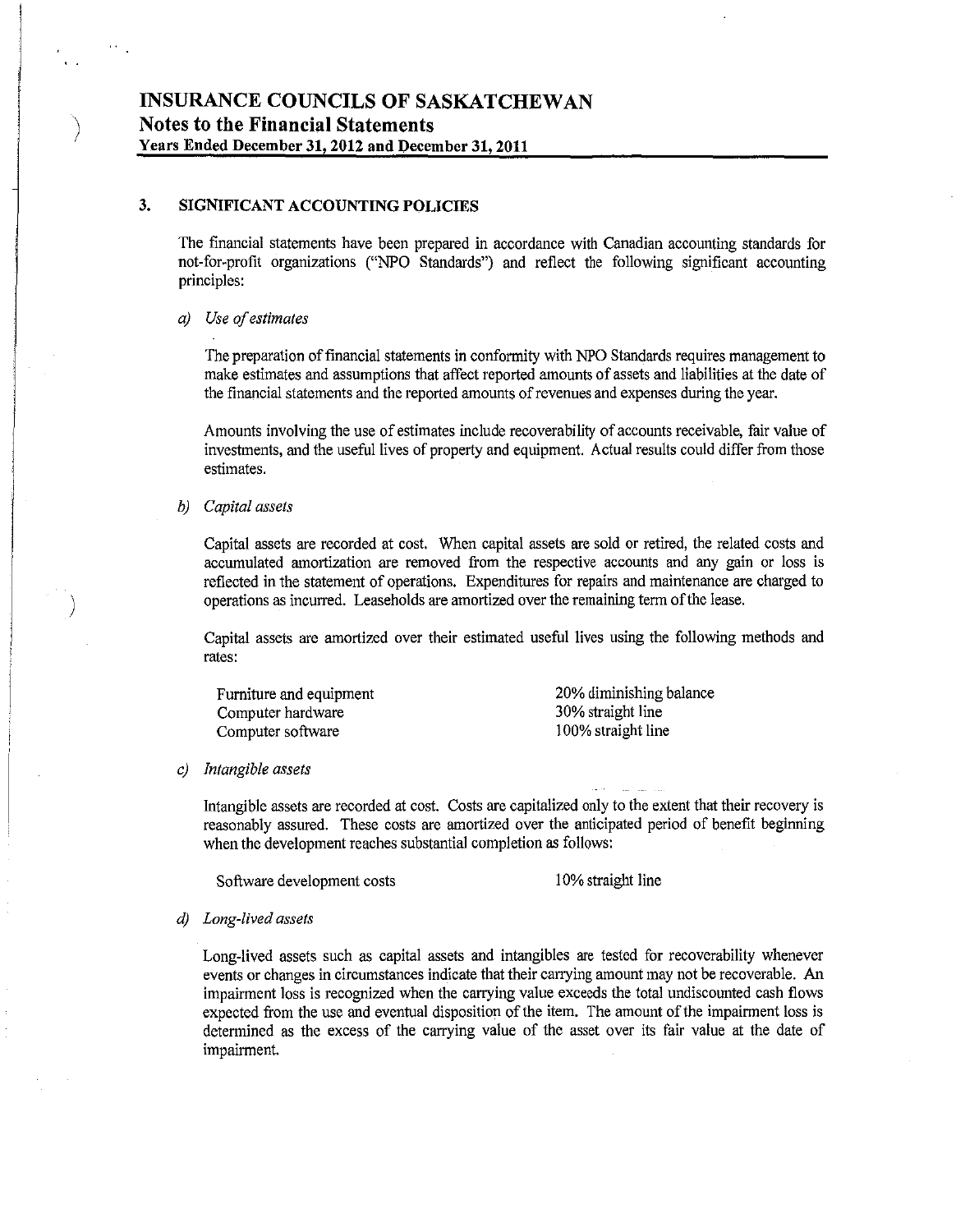## 3. SIGNIFICANT ACCOUNTING POLICIES (continued)

#### *e) Financial instruments*

)

 $\epsilon$ J ICS initially measures its financial assets and financial liabilities at fair value. ICS subsequently measures all its financial assets and financial liabilities at amortized cost, except for marketable securities (bonds, notes and income funds) which are measured at fair value. Changes in fair value are recognized in the statement of operations.

Financial assets measured at amortized cost include cash, accrued interest receivable and accounts receivable.

For financial instruments measured at amortized cost, transaction costs are added to the carrying value of the asset or netted against the carrying value of the liability and are then recognized using the effective interest method. Any premium or discount related to an instrument measured at amortized cost is amortized over the expected life using the effective interest method and recognized in net earnings as interest income or expense.

With respect to financial assets measured at cost or amortized cost, ICS recognizes in net earnings an impairment loss, if any, when it determines that a Significant adverse change has occurred during the period in the expected timing or amount of future cash flows. When the extent of impairment of a previously written-down asset decreases and the decrease can be related to an event occurring after the impairment was recognized, the previously recognized impairment loss shall be reversed in net earnings in the period the reversal occurs.

#### Credit risk

ICS's principal financial assets are cash, accounts receivable and investments, which are subject to credit risk. The carrying amounts of financial assets on the statement of financial position represent ICS's maximum credit exposure at the statement of financial position date.

ICS's credit risk is primarily attributable to its trade receivables. The amounts disclosed in the statement of financial position are net of allowance for doubtful accounts, estimated by the management of ICS based on previous experience and its assessment of the current economic enviromnent. ICS does not have significant exposure to any individual customer. The credit risk on cash and investments is limited because the counterparties are chartered banks with high creditratings assigned by national credit-rating agencies and fixed tenn investments of a high credit quality. ICS also limits its exposure by ensuring that it has invested in securities in accordance with the investment policy.

#### Liquidity risk

Liquidity risk is the risk of being unable to meet cash requirements or to fund obligations as they become due. ICS manages its liquidity risk by constantly monitoring forecasted and actual cash flows and financial liability maturities, and by holding assets that can be readily converted into cash. Accounts payable are generally repaid within 30 days.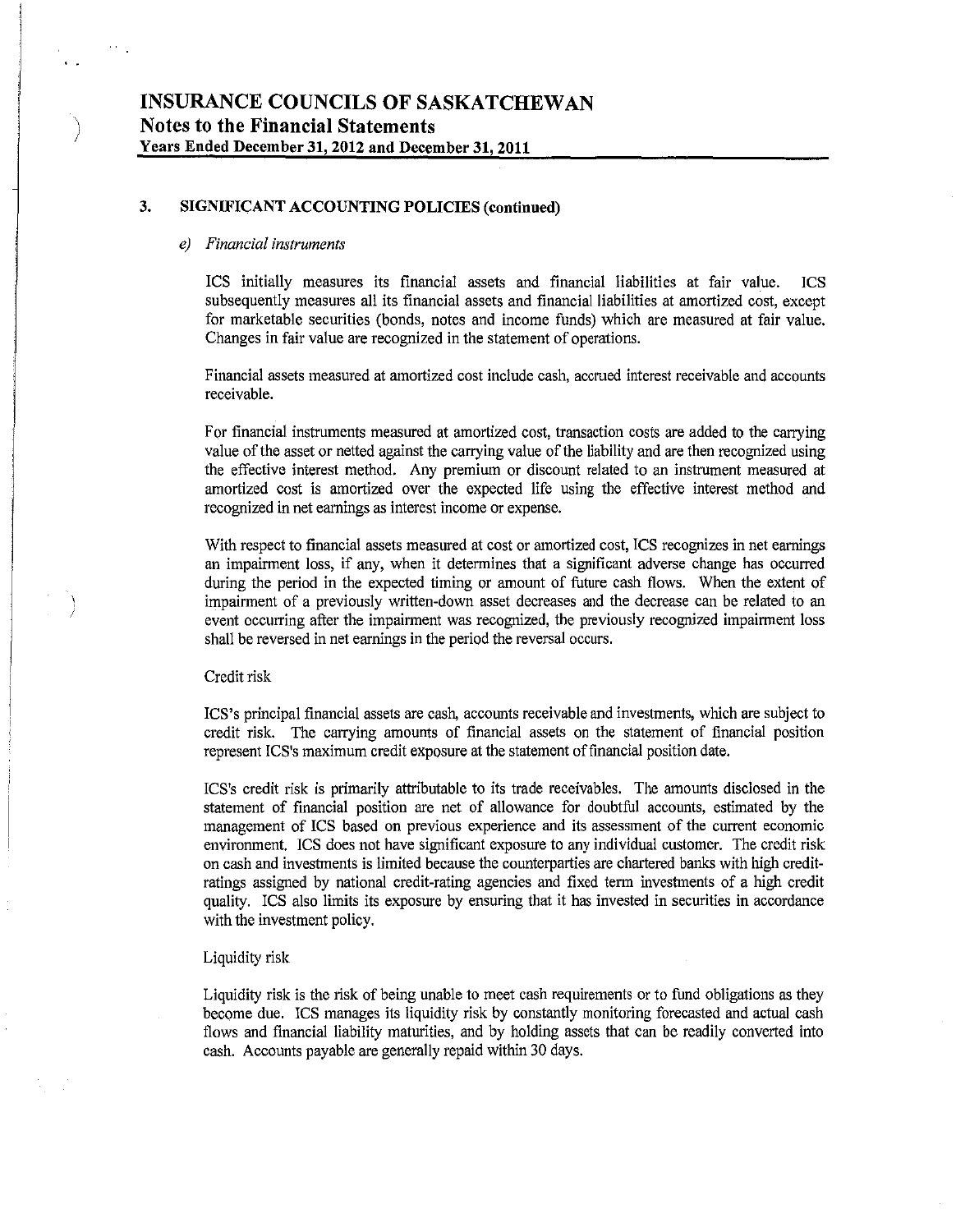## 3. SIGNIFICANT ACCOUNTING POLICIES (continued)

*e) Financial instruments (continued)* 

#### Interest rate risk

)

)

ICS is exposed to interest rate risk on its fixed and floating interest rate financial instruments. Fixed-rate instruments subject ICS to a fair value risk while the floating rate instruments subject it to a cash flow risk.

### *1) Revenue recognition*

License fees are recognized in the period the price is determinable and collection has occurred.

Fees received in advance are deferred and recognized as income in the period in which the license is issued.

All other revenue is recognized in the period it is earned, price is determinable and collection is reasonably assured.

### g) *Registered savings plan*

ICS has made contributions of \$21,705 (2011 - \$23,080) to employees' registered savings plans. The contributions are expensed as incurred.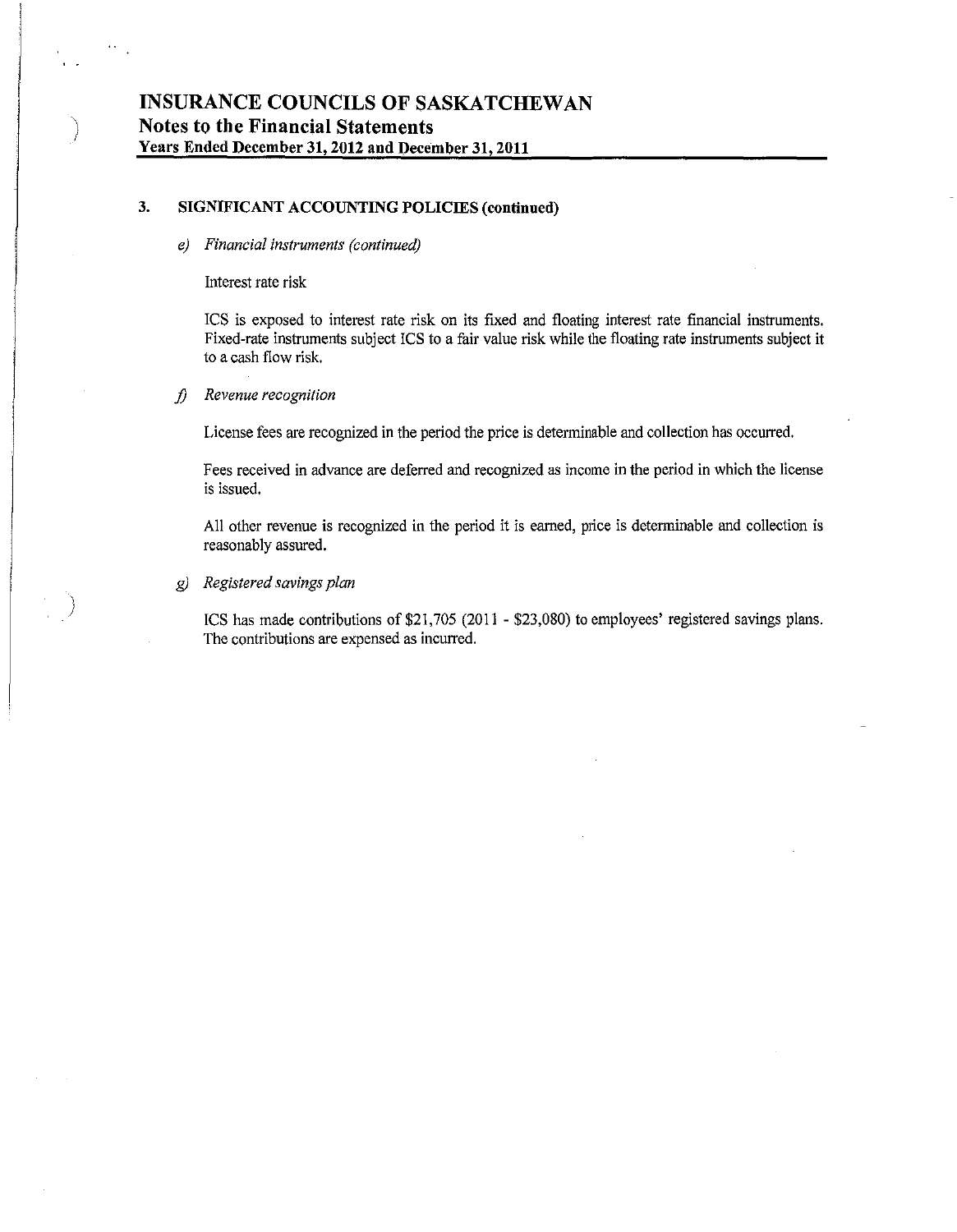## 4. INVESTMENTS

 $\epsilon$  .  $\ddot{\phantom{1}}$ 

## Sho rt-Term Investments

|                                    | December 31, 2012 |                   |       |         |  |  |  |  |
|------------------------------------|-------------------|-------------------|-------|---------|--|--|--|--|
|                                    |                   | <b>Maturity</b>   |       | Fair    |  |  |  |  |
| Bonds                              | Rate              | <b>Date</b>       | Value |         |  |  |  |  |
| Renaissance High Interest          |                   |                   |       |         |  |  |  |  |
| Savings Account                    | Variable          | N/A               | \$    | 1,679   |  |  |  |  |
| Trimark Floating Rate Income Fund  | Variable          | N/A               |       | 82,543  |  |  |  |  |
| Province of Ontario                | 4.75%             | June 2, 2013      |       | 84,248  |  |  |  |  |
| Finning International Inc.         | 5.16%             | September 3, 2013 |       | 57,276  |  |  |  |  |
| Caterpillar Financial Services Ltd | 2.64%             | December 2, 2013  |       | 40,436  |  |  |  |  |
|                                    |                   |                   |       | 266,182 |  |  |  |  |

## Long-Term Investments

|                                    | December 31, 2012 |                    |    |           |  |  |  |  |
|------------------------------------|-------------------|--------------------|----|-----------|--|--|--|--|
|                                    |                   | <b>Maturity</b>    |    | Fair      |  |  |  |  |
| <b>Bonds</b>                       | Rate              | Date               |    | Value     |  |  |  |  |
| Altagas Limited                    | 4.10%             | March 24, 2016     | \$ | 52,492    |  |  |  |  |
| Bell Canada                        | 3.60%             | December 2, 2015   |    | 41,710    |  |  |  |  |
| Bell Canada                        | 5.00%             | February 15, 2017  |    | 158,706   |  |  |  |  |
| Brookfield Asset Mgmt Inc.         | 5.20%             | September 8, 2016  |    | 152,996   |  |  |  |  |
| Calloway Real Estate               | 5.10%             | June 4, 2015       |    | 52,865    |  |  |  |  |
| Canadian Imperial Bank of Commerce | Variable          | May 20, 2014       |    | 48,518    |  |  |  |  |
| Canadian Imperial Bank of Commerce | Variable          | September 22, 2015 |    | 57,669    |  |  |  |  |
| Canadian Imperial Bank of Commerce | Variable          | June 20, 2018      |    | 64,091    |  |  |  |  |
| Canadian Imperial Bank of Commerce | Variable          | Decemeber 14, 2017 |    | 37,726    |  |  |  |  |
| Canadian Imperial Bank of Commerce | 4.75%             | December 22, 2014  |    | 95,241    |  |  |  |  |
| CIBC Premium Yield                 | Variable          | January 19, 2019   |    | 70,000    |  |  |  |  |
| CitiGroup Financial Canada Inc.    | 4.75%             | March 17, 2014     |    | 79,378    |  |  |  |  |
| Laurentian Bank of Canada          | 3.70%             | Novemeber 2, 2015  |    | 71,991    |  |  |  |  |
| Manulife Financial Corp            | 5.16%             | June 26, 2015      |    | 76,993    |  |  |  |  |
|                                    |                   |                    | \$ | 1,060,376 |  |  |  |  |

The adjustment to fair value at December 31, 2012 was an unrealized loss of \$(21,343) (2011 unrealized loss of\$(19,851)) which was recognized in investment income.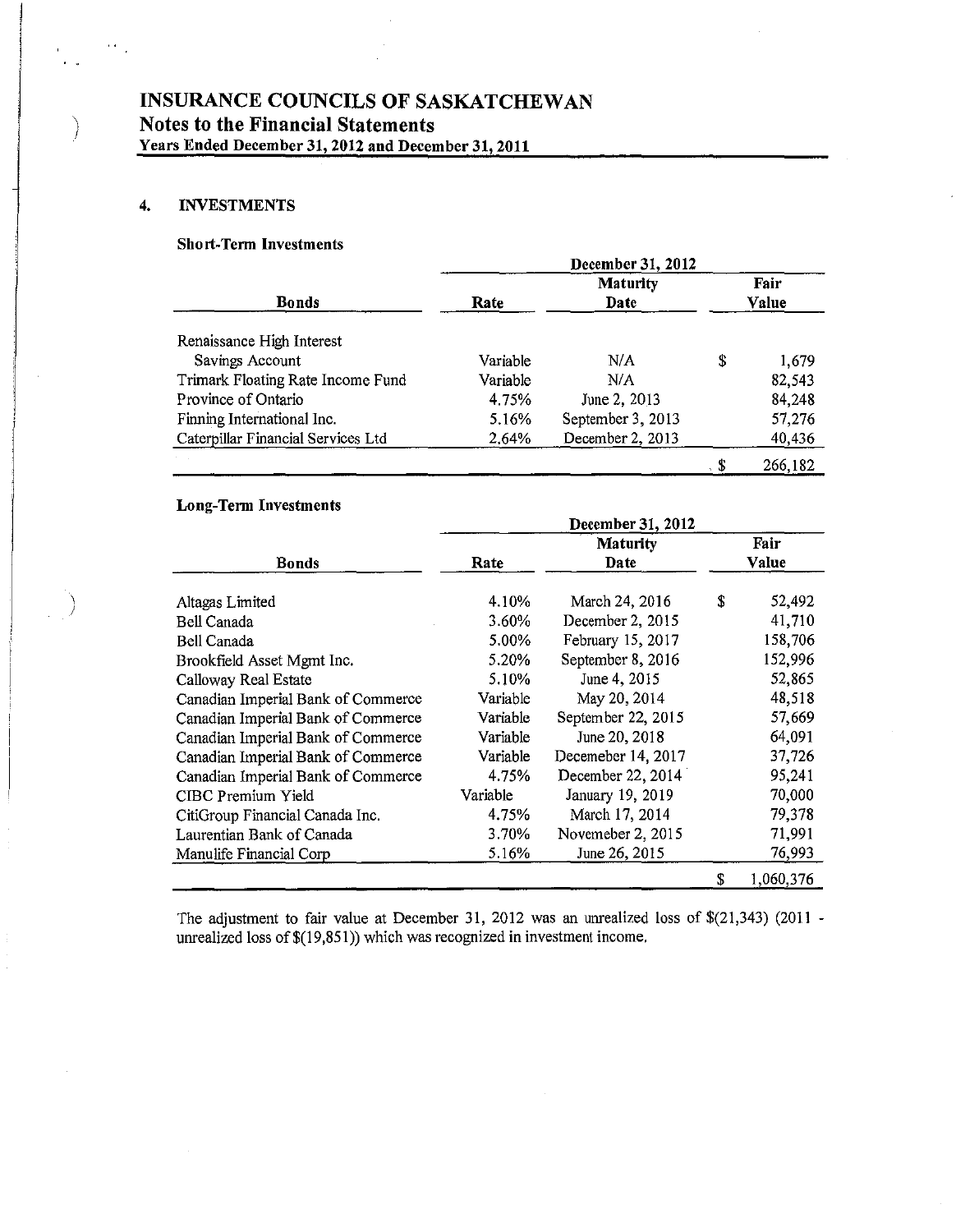## 4. INVESTMENTS (continued)

 $\big)$ 

 $\psi_{\alpha}$ 

## Short-Term Investments

|                                    | December 31, 2011 |                   |       |         |  |  |  |
|------------------------------------|-------------------|-------------------|-------|---------|--|--|--|
|                                    |                   | <b>Maturity</b>   |       | Fair    |  |  |  |
| Bonds                              | Rate              | Date              | Value |         |  |  |  |
| Renaissance High Interest          |                   |                   |       |         |  |  |  |
| Savings Account                    | Variable          | N/A               | S     | 57,013  |  |  |  |
| Trimark Floating Rate Income Fund  | Variable          | N/A               |       | 78,431  |  |  |  |
| Government of Canada               | 5.25%             | June 1, 2012      |       | 81,402  |  |  |  |
| Wells Fargo Financial Canada Corp. | 4.40%             | December 12, 2012 |       | 99,419  |  |  |  |
|                                    |                   |                   |       | 316,265 |  |  |  |

## Long-Term Investments

|                                     | December 31, 2011 |                    |       |         |  |  |  |  |
|-------------------------------------|-------------------|--------------------|-------|---------|--|--|--|--|
|                                     |                   | Maturity           |       | Fair    |  |  |  |  |
| <b>Bonds</b>                        | Rate              | Date               | Value |         |  |  |  |  |
| Bell Canada                         | 3.60%             | December 2, 2015   | S     | 41,526  |  |  |  |  |
| Caterpillar Financial Services Ltd. | 2.64%             | December 2, 2013   |       | 40,603  |  |  |  |  |
| Canadian Imperial Bank of Commerce  | Variable          | May 20, 2014       |       | 49,673  |  |  |  |  |
| Canadian Imperial Bank of Commerce  | 4.75%             | December 22, 2014  |       | 43,267  |  |  |  |  |
| Canadian Imperial Bank of Commerce  | Variable          | September 22, 2015 |       | 58,296  |  |  |  |  |
| Canadian Imperial Bank of Commerce  | Variable          | May 11, 2016       |       | 68,593  |  |  |  |  |
| Canadian Imperial Bank of Commerce  | Variable          | December 14, 2017  |       | 39,334  |  |  |  |  |
| CitiGroup Financial Canada Inc.     | 4.75%             | March 17, 2014     |       | 78,003  |  |  |  |  |
| Finning International Inc.          | 5.16%             | September 3, 2013  |       | 58,926  |  |  |  |  |
| Laurentian Bank of Canada           | 3.70%             | November 2, 2015   |       | 70,878  |  |  |  |  |
| Province of Ontario                 | 4.75%             | June 2, 2013       |       | 87,148  |  |  |  |  |
|                                     |                   |                    | \$    | 636,247 |  |  |  |  |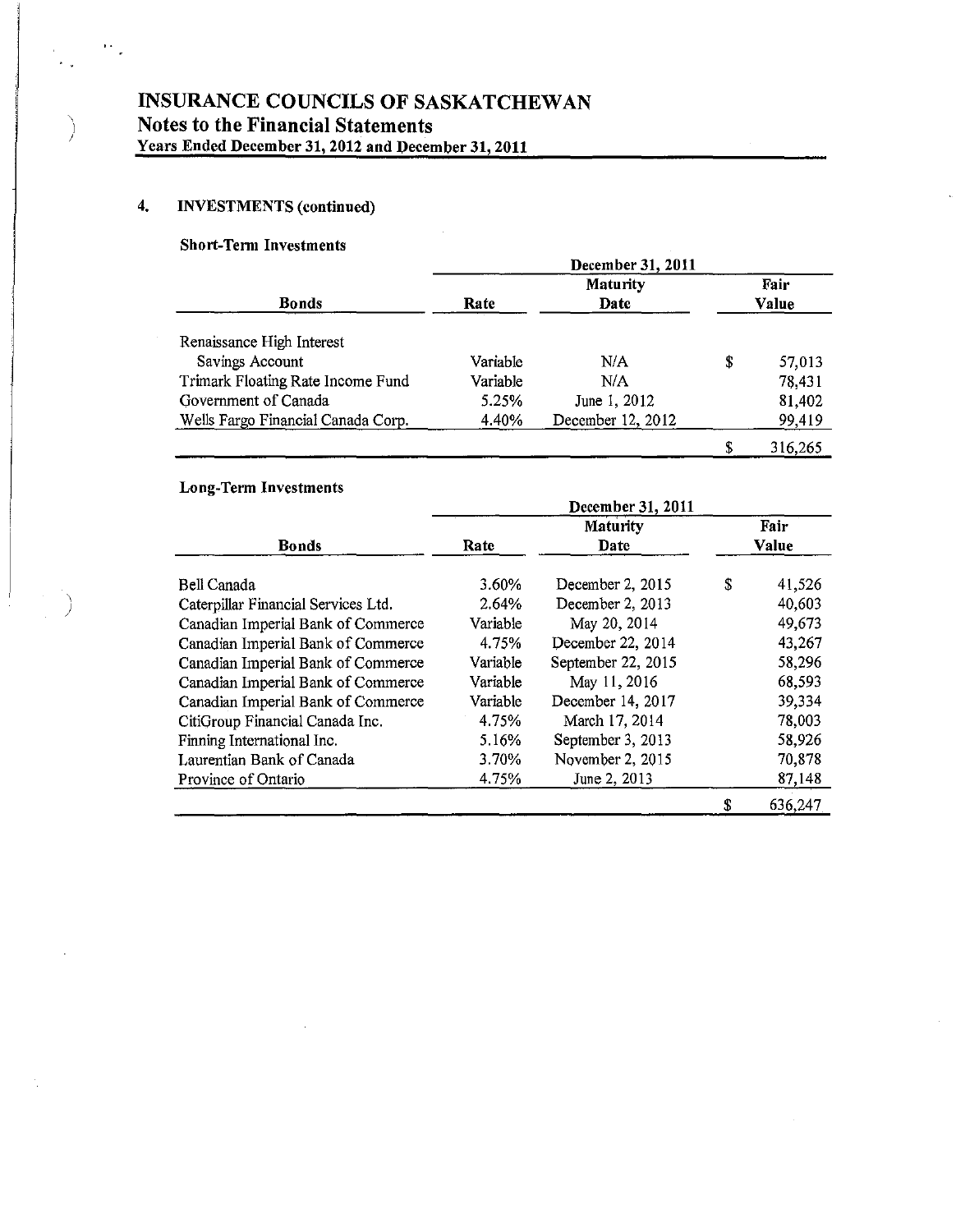## 4. **INVESTMENTS** (continued)

 $\phi_{\rm{eff}}$ 

## Short-Term Investments

| <b>Bonds</b>                                                  | Rate              | <b>Maturity</b><br>Date |   | Fair<br>Value     |  |
|---------------------------------------------------------------|-------------------|-------------------------|---|-------------------|--|
| Renaissance High Interest<br>Savings Account                  | Variable          | N/A                     | S | 50,313            |  |
| Trimark Floating Rate Income Fund<br>HSBC Financial Corp Ltd. | Variable<br>4.80% | N/A<br>April 13, 2011   |   | 77,346<br>100,942 |  |
|                                                               |                   |                         |   | 228,601           |  |

## Long-Term Investments

|                                                                                                                                                                                             | <b>January 1, 2011</b>                                   |                                                                                                              |                                                               |  |  |  |  |  |
|---------------------------------------------------------------------------------------------------------------------------------------------------------------------------------------------|----------------------------------------------------------|--------------------------------------------------------------------------------------------------------------|---------------------------------------------------------------|--|--|--|--|--|
| <b>Bonds</b>                                                                                                                                                                                | <b>Maturity</b><br>Date<br>Rate                          |                                                                                                              | Fair<br>Value                                                 |  |  |  |  |  |
| Canadian Imperial Bank of Commerce<br>Canadian Imperial Bank of Commerce<br>Finning International Inc.<br>Government of Canada<br>Province of Ontario<br>Wells Fargo Financial Canada Corp. | Variable<br>Variable<br>5.16%<br>5.25%<br>4.75%<br>4.40% | May 20, 2014<br>September 22, 2015<br>September 3, 2013<br>June 1, 2012<br>June 2, 2013<br>December 12, 2012 | 51,424<br>S<br>59,002<br>59,414<br>28,396<br>58,503<br>58,943 |  |  |  |  |  |
|                                                                                                                                                                                             |                                                          |                                                                                                              | 315,682                                                       |  |  |  |  |  |

### 5. CAPITAL ASSETS

|                                              |      |                   |   |                             |   |                      | <b>Net Book Value</b> |                          |                    |                  |  |
|----------------------------------------------|------|-------------------|---|-----------------------------|---|----------------------|-----------------------|--------------------------|--------------------|------------------|--|
|                                              | Cost |                   |   | Accumulated<br>Amortization |   | December 31.<br>2012 | December 31.<br>2011  |                          | January 1,<br>2011 |                  |  |
| Furniture and equipment<br>Computer hardware |      | 85,510<br>75,378  | S | 36,669<br>54,384            | S | 48,841<br>20,994     | S                     | 30.768<br>14.557         | S                  | 20,358<br>16,148 |  |
| Computer software<br>Leasehold improvements  |      | 279,324<br>15,243 |   | 264,025<br>2,540            |   | 15,299<br>12,703     |                       | $\blacksquare$<br>14,880 |                    |                  |  |
|                                              |      | \$455,455         |   | 357,618                     |   | 97,837               |                       | 60,205                   |                    | 36,506           |  |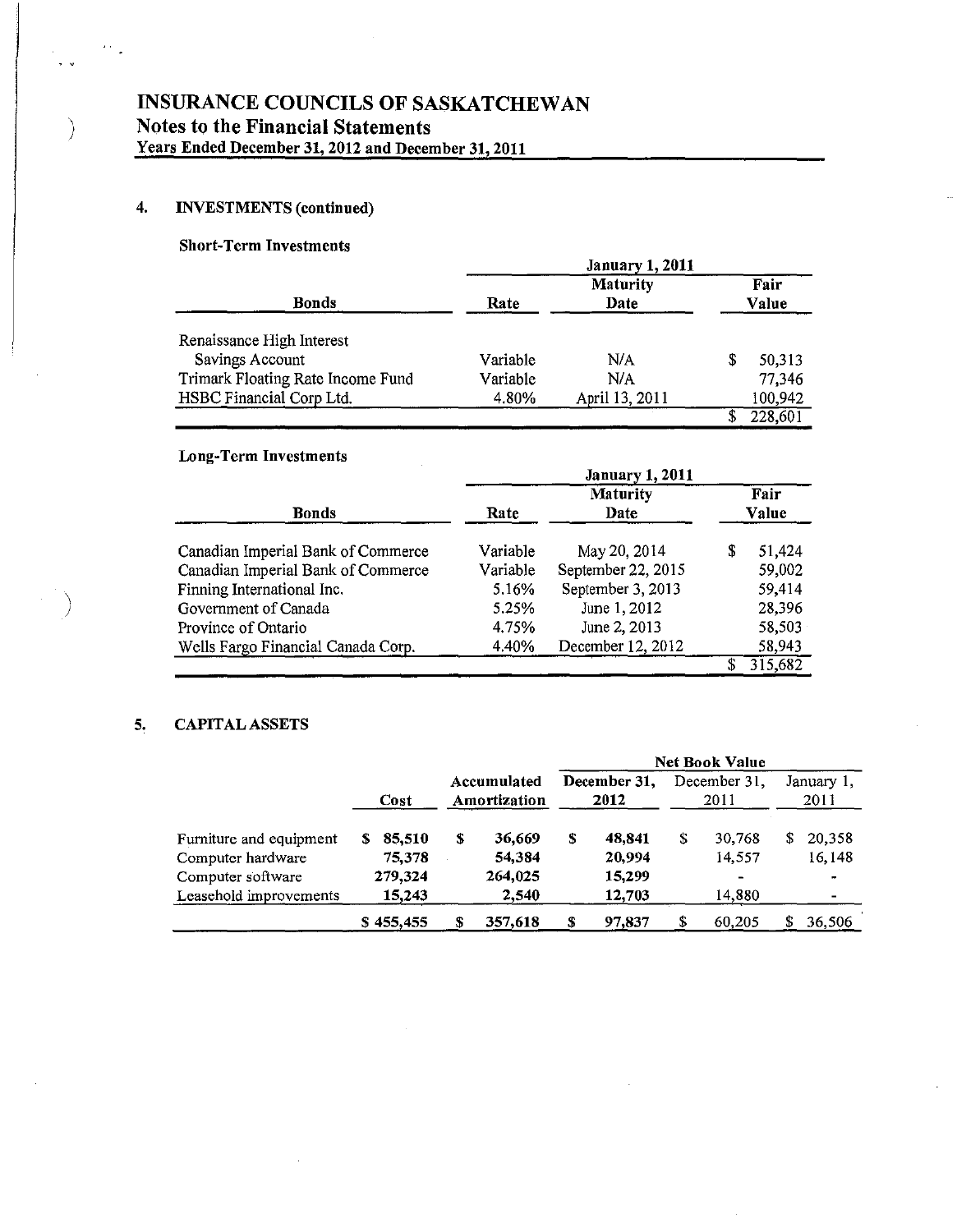## 6. INTANGIBLE ASSETS

)

s is

 $\epsilon_{\rm{eff}}$ 

)

|                               |           |                             | <b>Net Book Value</b>           |           |                   |  |  |
|-------------------------------|-----------|-----------------------------|---------------------------------|-----------|-------------------|--|--|
|                               | Cost      | Accumulated<br>Amortization | December 31 December 31<br>2012 | 2011      | January 1<br>2011 |  |  |
| Software<br>development costs | \$707,914 | 190,692<br>S                | 517,222<br>S                    | \$501,863 | \$418,079         |  |  |

Certain applications and systems software development costs have been capitalized amounting to \$84,790 in 2012 (\$140,643 in 2011).

#### 7. DEFERRED TENANT INDUCEMENT

|                                                                                      | December 31<br>2012 |  | December 31<br>2011 |  | January 1<br>2011 |  |
|--------------------------------------------------------------------------------------|---------------------|--|---------------------|--|-------------------|--|
| The lease agreement includes tenant<br>inducements which are amortized straight-line |                     |  |                     |  |                   |  |
| over the term of the lease.                                                          | 10.244              |  | 2,806               |  | -                 |  |

#### 8. LITIGATION RESERVE

Funds relating to the litigation reserve have been internally restricted for the purpose of providing for the ongoing legal costs associated with defending ICS' rights to license and regulate insurance agents, agencies and adjusters in the Province of Saskatchewan.

#### 9. SOFTWARE DEVELOPMENT RESERVE

Funds relating to the software development reserve have been internally restricted for the purpose of reserving funds for future software development; as to allow ICS to continue to provide sufficient administration associated with licensing and regulating insurance agents, agencies and adjusters in the Province of Saskatchewan.